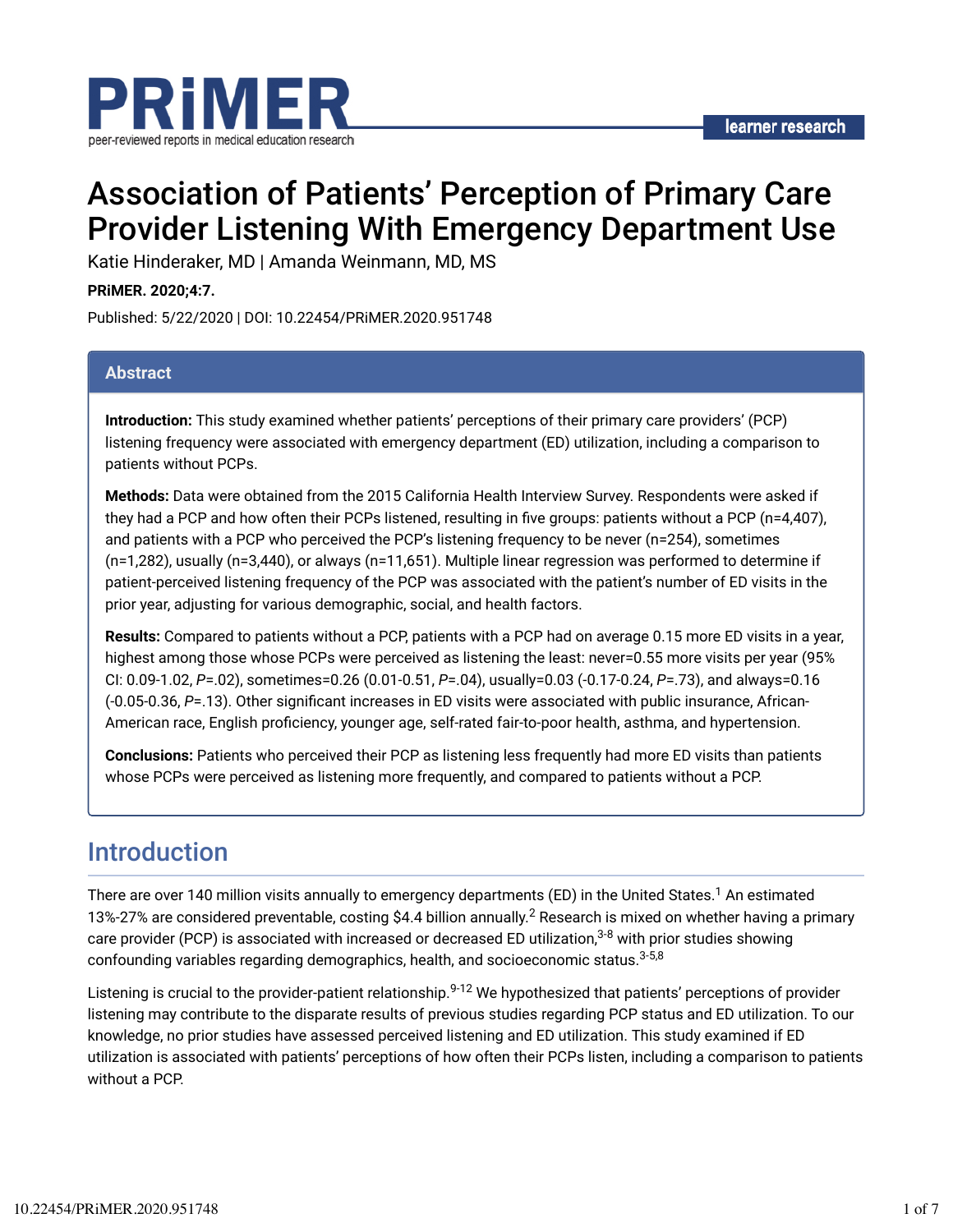## **Methods**

We obtained data from the online 2015 California Health Interview Survey (CHIS) $^{\rm 13}$  and its associated public use data Yles. CHIS is a large, telephone-based, cross-sectional survey of Californians about various health topics with data freely-accessible online for public analysis. The information was publicly available and subjects were unidentified, therefore institutional review board approval was not required. CHIS screeners obtained informed consent prior to proceeding with interviews.

The survey asked adult participants the question "Do you have a personal doctor or medical provider who is your main provider?" Perceptions of PCP listening frequency were determined by the question: "How often does your doctor or medical provider listen carefully to you?" Responses included "never," "sometimes," "usually," or "always." The survey asked participants how many times they had used the ED in the past 12 months, ranging from 0 to 5 or more than 5 times. Potential confounding variables were predefined based on previous studies.<sup>1,7,14-16</sup> These included age, gender, race/ethnicity, English proficiency, insurance status, income, education, general health status, and health conditions, including asthma, diabetes, heart failure, and hypertension.

We performed statistical analysis using SAS Studio 3.71. $^{17}$  Baseline characteristics were compared using one-way analysis of variance and  $\chi^2$  test for continuous and categorical/ordinal variables, respectively. We performed a multiple linear regression using a zero-inflated Poisson distribution was performed to determine if the patientperceived listening frequency of the PCP was associated with the number of ED visits in the prior year, adjusting for the predefined demographic, socioeconomic, and health factors mentioned.

## **Results**

There were 21,034 respondents divided between five groups: those without a PCP, and, among those with a PCP, four groups of patient-perceived listening frequency of their PCPs. There were significant differences between the groups' baseline characteristics (Table 1).

Adjusting for demographics, (age, sex, and race), social factors (education, income, English proficiency, and insurance status), and health factors (general health rating, asthma, heart failure, hypertension, and diabetes), respondents with a PCP had on average 0.15 more ED visits in a year. The highest rate of ED visits was among patients whose PCPs were perceived as listening the least: never=0.55 more visits per year (95% CI: 0.09-1.02, *P*=.02), sometimes=0.26 (0.01- 0.51, *P*=.04), usually=0.03 (-0.17- 0.24, *P*=.73), and always=0.16 (-0.05- 0.36, *P*=.13; Table 2). These results were only significantly different from the non-PCP group at the lower levels of perceived listening. Other significant increases in ED visits were associated with public insurance, African-American race, English proficiency, younger age, self-rated fair-to-poor health, asthma, and hypertension (Table 2).

## **Conclusions**

The purpose of this study was to assess whether the frequency that a patient perceives their primary care provider to listen is associated with ED utilization in the prior year, adjusting for demographics, social factors, and health factors. There were two major conclusions: (1) compared to patients without a PCP, those with a PCP tended to have more ED visits, and (2) there were more ED visits associated with PCPs perceived to listen less, though this was only significant at the lower listening frequencies (never and sometimes).

This study found younger age, African-American race, English proficiency, public insurance, poor-to-fair general health status, asthma, and hypertension were associated with an increased number of ED visits in the prior year. The effects of income, diabetes, heart failure, and education were not statistically significant. This somewhat correlates with other studies suggesting chronic disease leads to increased ED utilization,<sup>7,8</sup> however certain chronic diseases were statistically significant while others were not. The diseases included all tended toward increased ED visits. Hypertension had a greater prevalence, thus making it more likely for the results to be significant. As asthma can be highly symptomatic with rapid onset of exacerbations, this may lead patients to be more likely to seek care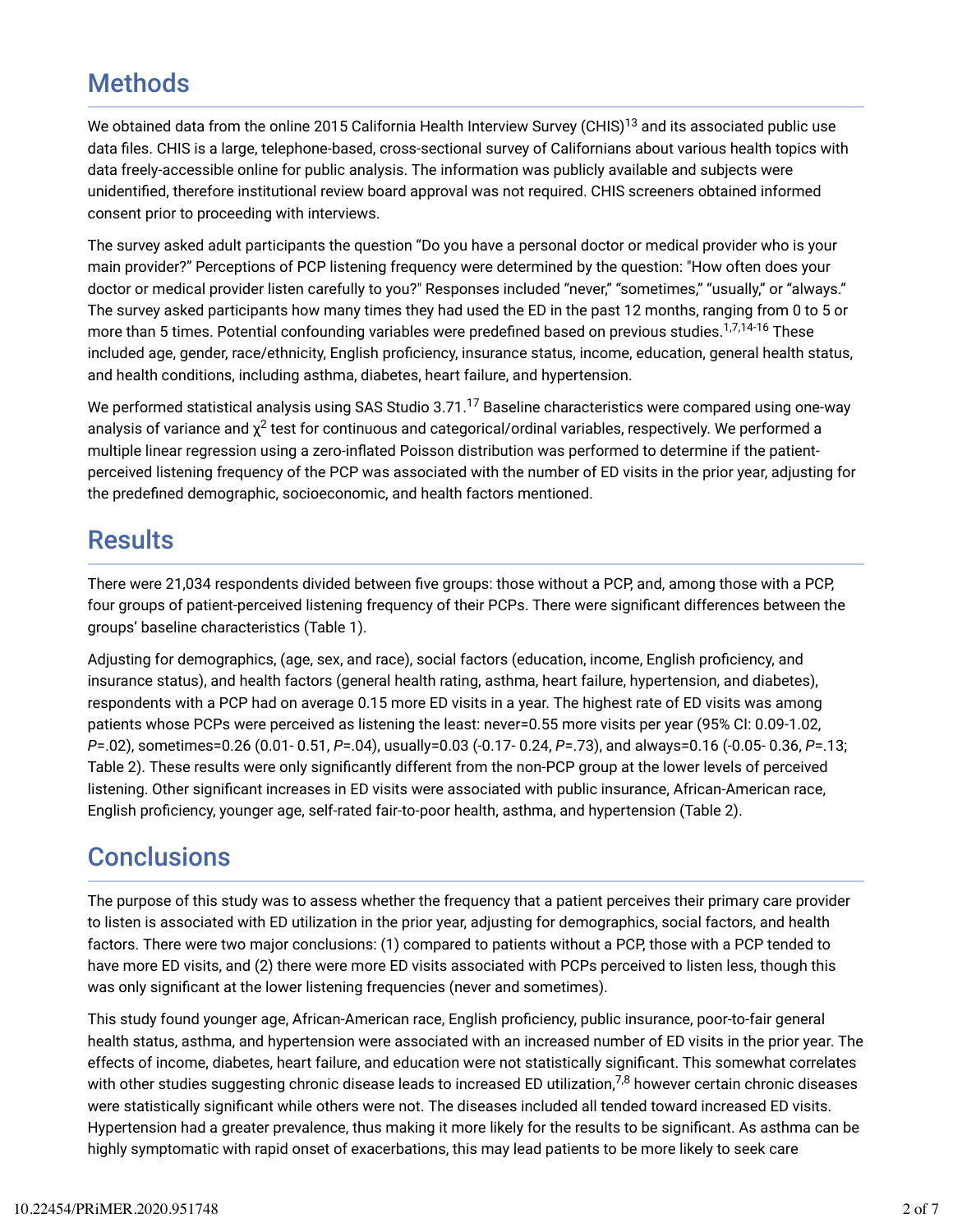emergently. We postulate patients with limited English proficiency may be less likely to access the health care system due to language barriers. In some studies, younger patients were found to be more likely to use the ED.<sup>7,18</sup> However, other studies described both older and younger patients being more likely to use the ED than middle-aged patients,<sup>19</sup> so there may be a bimodal effect that is not well characterized by the linear regression analysis of this study.

The strengths of the study include the large, diverse sample and a multiple linear regression controlling for many confounding variables. Unlike past studies, this study investigated ED utilization relating to a component of the qualitative nature of the patient-PCP relationship. Limitations of this study include unknown generalizability beyond California and potential reporting bias from the telephone survey. Listening is only one facet of patient-PCP relationships and may not reiect the entire quality of the relationship. There may be additional components of the patient-PCP relationship contributing to ED utilization that were not assessed in this study. Provider listening as reported by patients is subject to multiple biases and may not reflect if the provider was actually listening. However, providers often overestimate their own listening skills, $^{20}$  so these findings may more closely align with the patients' perspectives. This study was limited by the survey capping ED visits' maximum at "5 or more," so coefficient results may be underestimated.

This study provides insight into factors relating to increased ED utilization from a large diverse sample, and suggests that having a PCP perceived as being a less frequent listener is associated with increased ED use. We hope this study inspires PCPs to consider how their patients perceive their listening, and consider strategies to improve their listening skills. 21,22

## Tables and Figures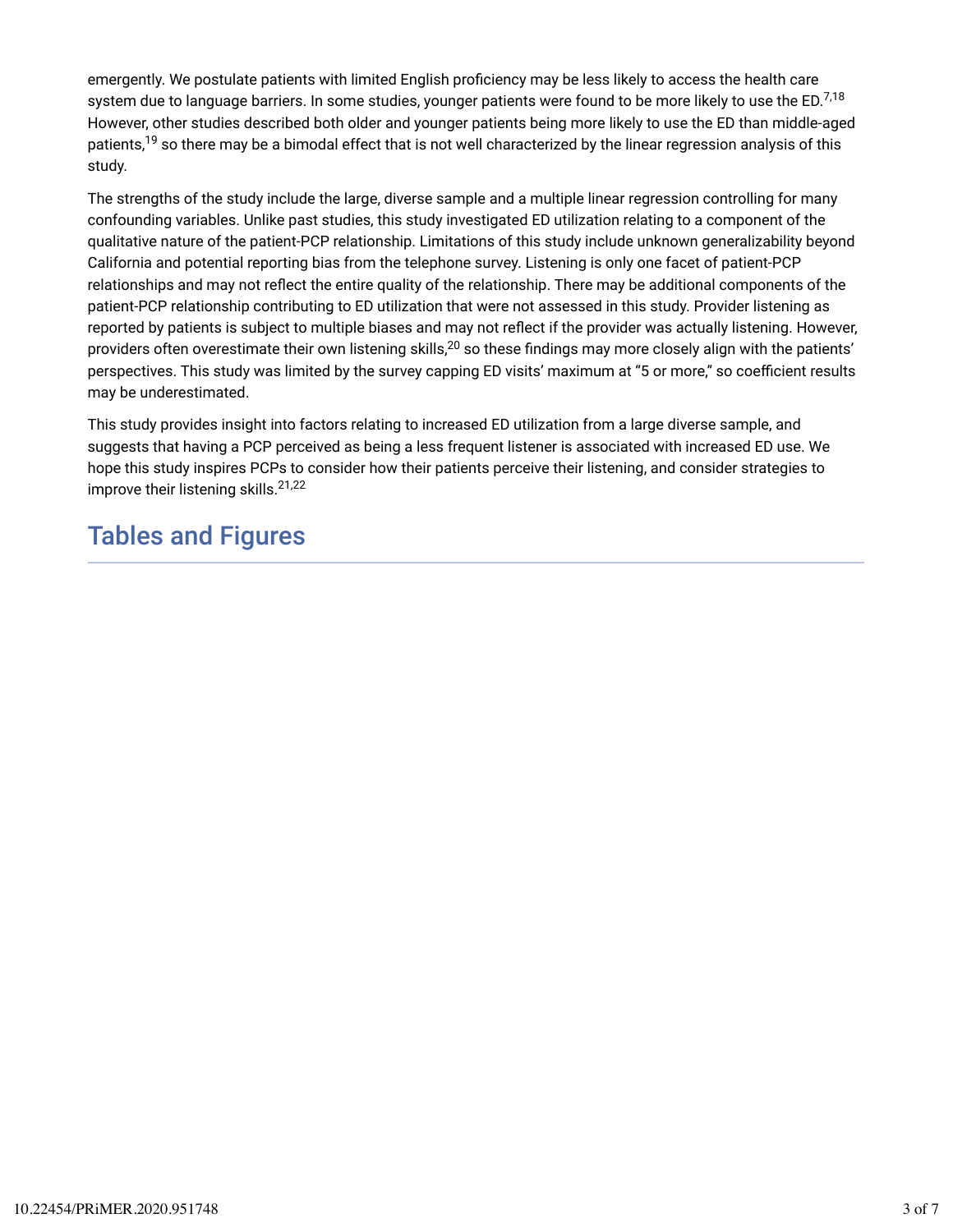# Table 1: Characteristics of Survey Respondents, Reported by Patient-<br>Perceived Listening Frequency of Primary Care Provider

| <b>Characteristic</b>            | <b>No PCP</b>   | <b>Patient-Perceived Listening Frequency of PCP</b> |                  | P Value         |                 |        |
|----------------------------------|-----------------|-----------------------------------------------------|------------------|-----------------|-----------------|--------|
|                                  |                 | <b>Never</b>                                        | <b>Sometimes</b> | <b>Usually</b>  | <b>Always</b>   |        |
| Number                           | 4,407           | 254                                                 | 1,282            | 3,440           | 11,651          |        |
| ED visits in past year           | $0.33 \pm 0.86$ | $0.75 \pm 1.3$                                      | $0.58 \pm 1.1$   | $0.37 \pm 0.89$ | $0.41 \pm 0.94$ | < 0.01 |
| Age in years                     | $41 \pm 18$     | $49 \pm 18$                                         | $53 \pm 18$      | $55 \pm 18$     | $58 \pm 17$     | < 001  |
| Income (thousands of dollars)    | $50 \pm 56$     | $51 \pm 51$                                         | $60 \pm 60$      | $80 \pm 69$     | $78 \pm 69$     | < 001  |
| Gender, n (%)                    |                 |                                                     |                  |                 |                 | < 001  |
| Female                           | 2,024 (46)      | 144 (57)                                            | 806 (63)         | 2,194(64)       | 6,837 (59)      |        |
| Male                             | 2,383 (54)      | 110 (43)                                            | 476 (37)         | 1,246 (36)      | 4,814(41)       |        |
| Race/Ethnicity, n (%)            |                 |                                                     |                  |                 |                 | < .001 |
| White                            | 1,704 (39)      | 119 (47)                                            | 715 (56)         | 2,282 (66)      | 7,661 (66)      |        |
| Hispanic                         | 1,928 (44)      | 85 (33)                                             | 301 (23)         | 605 (18)        | 2,040(18)       |        |
| Asian                            | 376 (9)         | 22(9)                                               | 107(8)           | 304(9)          | 762 (7)         |        |
| African American                 | 226(5)          | 13(5)                                               | 94(7)            | 142(4)          | 744 (6)         |        |
| American Indian                  | 41(1)           | 3(1)                                                | 16(1)            | 24(1)           | 118(1)          |        |
| Multiracial or other             | 132(3)          | 12(5)                                               | 49 (4)           | 83(2)           | 326(3)          |        |
| English Proficiency, n (%)       |                 |                                                     |                  |                 |                 | < 001  |
| Proficient                       | 3,404 (77)      | 216 (85)                                            | 1,146 (89)       | 3,175 (92)      | 10,927 (94)     |        |
| Limited or none                  | 1,003(23)       | 38 (15)                                             | 136 (11)         | 265(8)          | 724 (6)         |        |
| Insurance Status, n (%)          |                 |                                                     |                  |                 |                 | < 001  |
| Public                           | 1,923 (44)      | 164 (65)                                            | 732 (57)         | 1,753(51)       | 6,828(59)       |        |
| Private                          | 1,447 (33)      | 77 (30)                                             | 503 (39)         | 1,595 (46)      | 4,539 (39)      |        |
| None                             | 1,037 (24)      | 13(5)                                               | 47(4)            | 92(3)           | 284 (2)         |        |
| Education, n (%)                 |                 |                                                     |                  |                 |                 | < 001  |
| High school or less              | 2,289 (52)      | 121 (48)                                            | 454 (35)         | 869 (25)        | 3,362(29)       |        |
| Some college or more             | 2,118 (48)      | 133 (52)                                            | 828 (65)         | 2,571 (75)      | 8,289 (71)      |        |
| Self-rated General Health, n (%) |                 |                                                     |                  |                 |                 | < 001  |
| Excellent or good                | 3,421(78)       | 169 (67)                                            | 845 (66)         | 2,689 (78)      | 9,137(78)       |        |
| Fair or poor                     | 986 (22)        | 85 (33)                                             | 437 (34)         | 751 (22)        | 2,514 (22)      |        |
| Asthma, n (%)                    |                 |                                                     |                  |                 |                 | < 001  |
| No                               | 4,130 (94)      | 220 (87)                                            | 1,115 (87)       | 3,072 (89)      | 10,427 (89)     |        |
| Yes                              | 277(6)          | 34 (13)                                             | 167 (13)         | 368 (11)        | 1,224(11)       |        |
| Diabetes, n (%)                  |                 |                                                     |                  |                 |                 | < 001  |
| No                               | 4,119 (93)      | 218 (86)                                            | 1,096 (85)       | 3,062 (89)      | 9,983 (86)      |        |
| Yes                              | 288(7)          | 36 (14)                                             | 186 (15)         | 378 (11)        | 1,668(14)       |        |
| Heart Failure, n (%)             |                 |                                                     |                  |                 |                 | < 001  |
| No                               | 4,344 (99)      | 248 (98)                                            | 1,238 (97)       | 3,341 (97)      | 11,135 (96)     |        |
| Yes                              | 63(1)           | 6(2)                                                | 44 (3)           | 99 (3)          | 516 (4)         |        |
| High Blood Pressure, n (%)       |                 |                                                     |                  |                 |                 | < 001  |
| No                               | 3,480 (79)      | 168 (66)                                            | 730 (57)         | 2,145 (62)      | 6,568 (56)      |        |
| Yes                              | 927 (21)        | 86 (34)                                             | 552 (43)         | 1,295 (38)      | 5,083 (44)      |        |

Abbreviation: PCP, primary care provider.<br>Values presented as number (percentage within-group), or mean ± SD.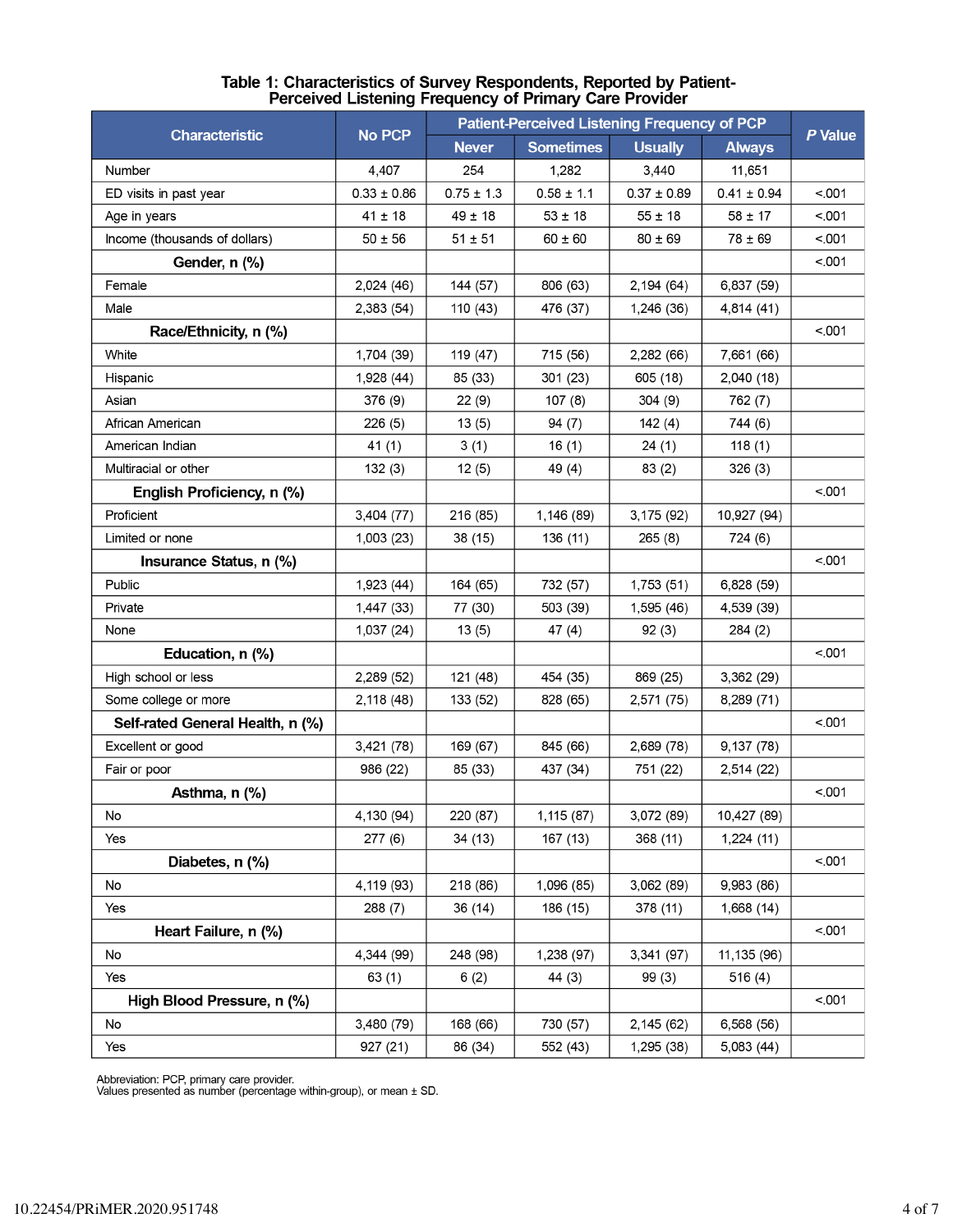| <b>Characteristic</b>                            | $n$ (%)     | Coefficient (95% CI)           | P Value |
|--------------------------------------------------|-------------|--------------------------------|---------|
| <b>Patient-Perceived PCP Listening Frequency</b> |             |                                |         |
| No PCP                                           | 4,407 (21)  | Reference                      |         |
| Never listens                                    | 254(1)      | 0.55 (0.09 to 1.02)            | .02     |
| Sometimes listens                                | 1,282(6)    | 0.26 (0.01 to 0.51)            | .04     |
| Usually listens                                  | 3,440 (16)  | 0.03 (-0.17 to 0.24)           | .73     |
| Always listens                                   | 11,651 (55) | 0.16 (-0.05 to 0.36)           | .13     |
| Gender                                           |             |                                |         |
| Female                                           | 12,005 (57) | Reference                      |         |
| Male                                             | 9,029 (43)  | 0.05 (-0.07 to 0.17)           | .39     |
| Age (per 5-year Increment)                       | $53 \pm 18$ | -0.05 (-0.07 to -0.03)         | < 001   |
| <b>Race/Ethnicity</b>                            |             |                                |         |
| White                                            | 12,481 (59) | Reference                      |         |
| Hispanic                                         | 4,959 (24)  | 0.03 (-0.13 to 0.20)           | .70     |
| Asian                                            | 1,571(7)    | -0.19 (-0.47 to 0.09)          | .18     |
| African American                                 | 1,219(6)    | 0.30 (0.11 to 0.49)            | .003    |
| American Indian                                  | 202(1)      | 0.26 (-0.12 to 0.64)           | .18     |
| Multiracial or other                             | 602(3)      | 0.25 (-0.11 to 0.61)           | .18     |
| <b>English Proficiency</b>                       |             |                                |         |
| Proficient                                       | 18,868 (90) | Reference                      |         |
| Limited or none                                  | 2,166(10)   | $-0.44$ ( $-0.68$ to $-0.19$ ) | < .001  |
| <b>Insurance status</b>                          |             |                                |         |
| Public                                           | 11,400 (54) | Reference                      |         |
| Private                                          | 8,161 (39)  | -0.37 (-0.57 to -0.17)         | < .001  |
| None                                             | 1,473(7)    | -0.41 (-0.71 to -0.12)         | .006    |
| Income (Thousands of Dollars)                    | $71 \pm 67$ | 0.00 (0.00 to 0.00)            | .07     |
| <b>Education</b>                                 |             |                                |         |
| High school or less                              | 7,095 (34)  | Reference                      |         |
| Some college or more                             | 13,939 (66) | 0.08 (-0.06 to 0.22)           | .26     |
| <b>Self-rated General Health</b>                 |             |                                |         |
| Excellent or good                                | 16,261 (77) | Reference                      |         |
| Fair or poor                                     | 4,773 (23)  | 0.52 (0.35 to 0.69)            | < .001  |
| Asthma                                           |             |                                |         |
| No                                               | 18,964 (90) | Reference                      |         |
| Yes                                              | 2,070 (10)  | 0.22 (0.06 to 0.39)            | .007    |
| <b>Diabetes</b>                                  |             |                                |         |
| No                                               | 18,478 (88) | Reference                      |         |
| Yes                                              | 2,556 (12)  | 0.01 (-0.23 to 0.25)           | .96     |
| <b>Heart failure</b>                             |             |                                |         |
| No                                               | 20,306 (97) | Reference                      |         |
| Yes                                              | 728 (3)     | 0.20 (-0.07 to 0.47)           | .14     |
| <b>High Blood Pressure</b>                       |             |                                |         |
| No                                               | 13,091 (62) | Reference                      |         |
| Yes                                              | 7943 (38)   | 0.15 (0.01 to 0.29)            | .04     |

### Table 2: Results of Multiple Linear Regression Model of Predictors of ED Visits in Past Year

Abbreviation: PCP, primary care provider.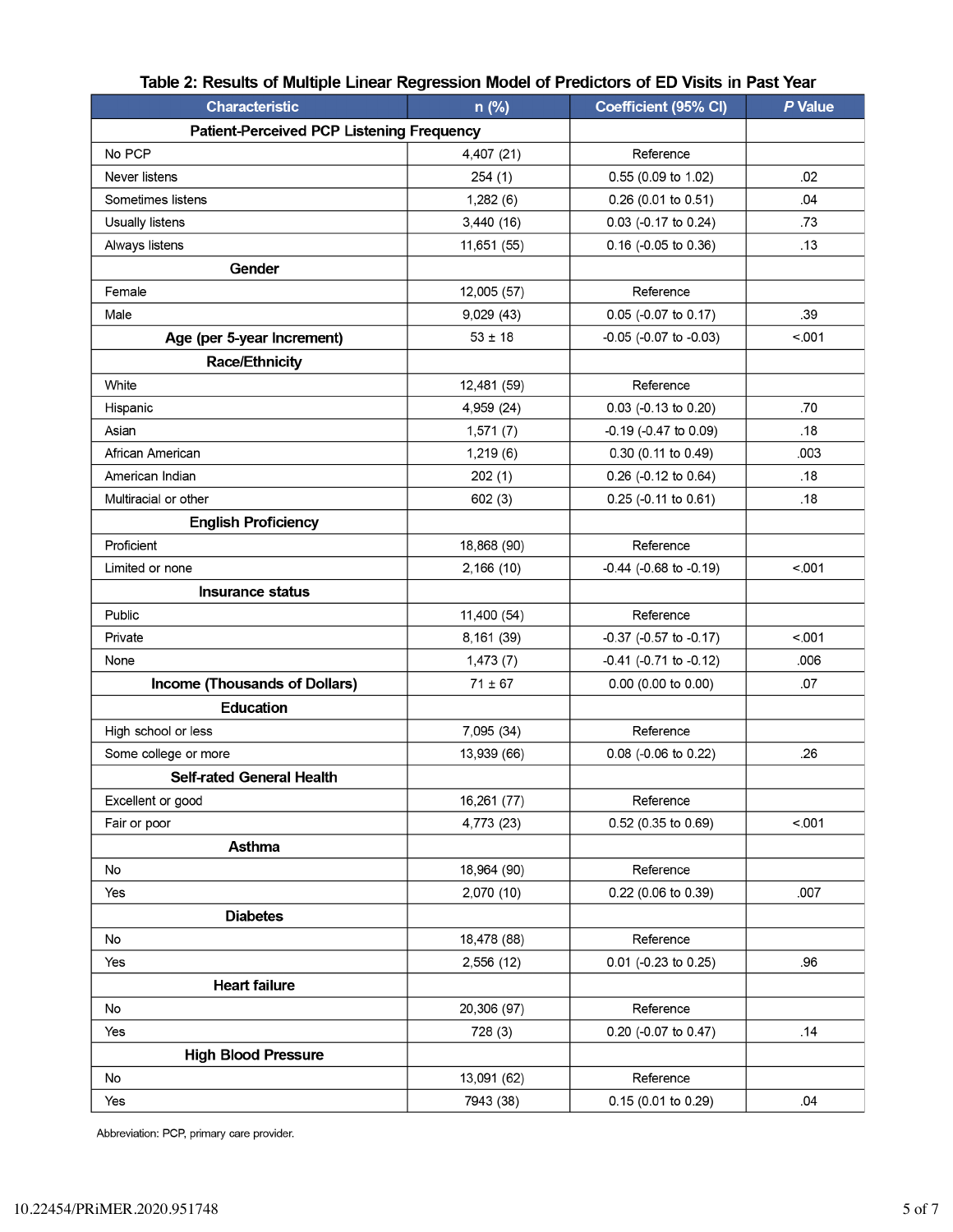### Acknowledgments

**Presentations:** This study was presented as a poster exhibit at the Minnesota Academy of Family Physicians: Research and Innovation Forum in Bloomington, Minnesota, March 3, 2018. It was also presented at the American Academy of Family Physicians National Conference of Family Medicine Residents and Students in Kansas City, Missouri, August 3, 2018.

### Corresponding Author

Amanda Weinmann, MD, MS

University of Minnesota Physicians – Bethesda Clinic, 580 Rice Street, St. Paul, MN 55103. 651-223-7348. Fax: 651-227-1804

wein0153@umn.edu

### **Author Affiliations**

Katie Hinderaker, MD - University of Minnesota Department of Family Medicine and Community Health, Minneapolis, MN

Amanda Weinmann, MD, MS - University of Minnesota Department of Family Medicine and Community Health, Minneapolis, MN

#### References

- 1. National Center for Health Statistics. National Hospital Ambulatory Medical Care Survey: 2014 Emergency Department Summary Tables. https://www.cdc.gov/nchs/data/nhamcs/web\_tables /2014\_ed\_web\_tables.pdf. Accessed February 21, 2018.
- 2. Weinick RM, Burns RM, Mehrotra A. Many emergency department visits could be managed at urgent care centers and retail clinics. Health Aff (Millwood). 2010;29(9):1630-1636. https://doi.org/10.1377 /hlthaff.2009.0748
- 3. Liaw W, Petterson S, Rabin DL, Bazemore A. The impact of insurance and a usual source of care on emergency department use in the United States. Int J Family Med. 2014;1-5. https://doi.org/10.1155 /2014/842847
- 4. McCusker J, Roberge D, Lévesque J-F, et al. Emergency department visits and primary care among adults with chronic conditions. Med Care. 2010;48(11):972-980. https://doi.org/10.1097/MLR.0b013e3181eaf86d
- 5. Mian O, Pong R. Does better access to FPs decrease the likelihood of emergency department use? Results from the Primary Care Access Survey. Can Fam Physician. 2012;58(11):e658-e666.
- 6. Rosenblatt RA, Wright GE, Baldwin L-M, et al. The effect of the doctor-patient relationship on emergency department use among the elderly. Am J Public Health. 2000;90(1):97-102. https://doi.org/10.2105 /AJPH.90.1.97
- 7. Maeng DD, Hao J, Bulger JB. Patterns of Multiple Emergency Department Visits: Do Primary Care Physicians Matter? Perm J. 2017;21:16-063. https://doi.org/10.7812/TPP/16-063
- 8. Vinton DT, Capp R, Rooks SP, Abbott JT, Ginde AA, Ginde AA. Frequent users of US emergency departments: characteristics and opportunities for intervention. Emerg Med J. 2014;31(7):526-532. https://doi.org/10.1136 /emermed-2013-202407
- 9. Razzaghi MR, Afshar L. A conceptual model of physician-patient relationships: a qualitative study. J Med Ethics Hist Med. 2016;9:14.
- 10. Paternotte E, van Dulmen S, Bank L, Seeleman C, Scherpbier A, Scheele F. Intercultural communication through the eyes of patients: experiences and preferences. Int J Med Educ. 2017;8:170-175. https://doi.org /10.5116/ijme.591b.19f9
- 11. Percival J, Donovan J, Kessler D, Turner K. 'She believed in me'. What patients with depression value in their relationship with practitioners. A secondary analysis of multiple qualitative data sets. Health Expect. 2017;20(1):85-97. https://doi.org/10.1111/hex.12436